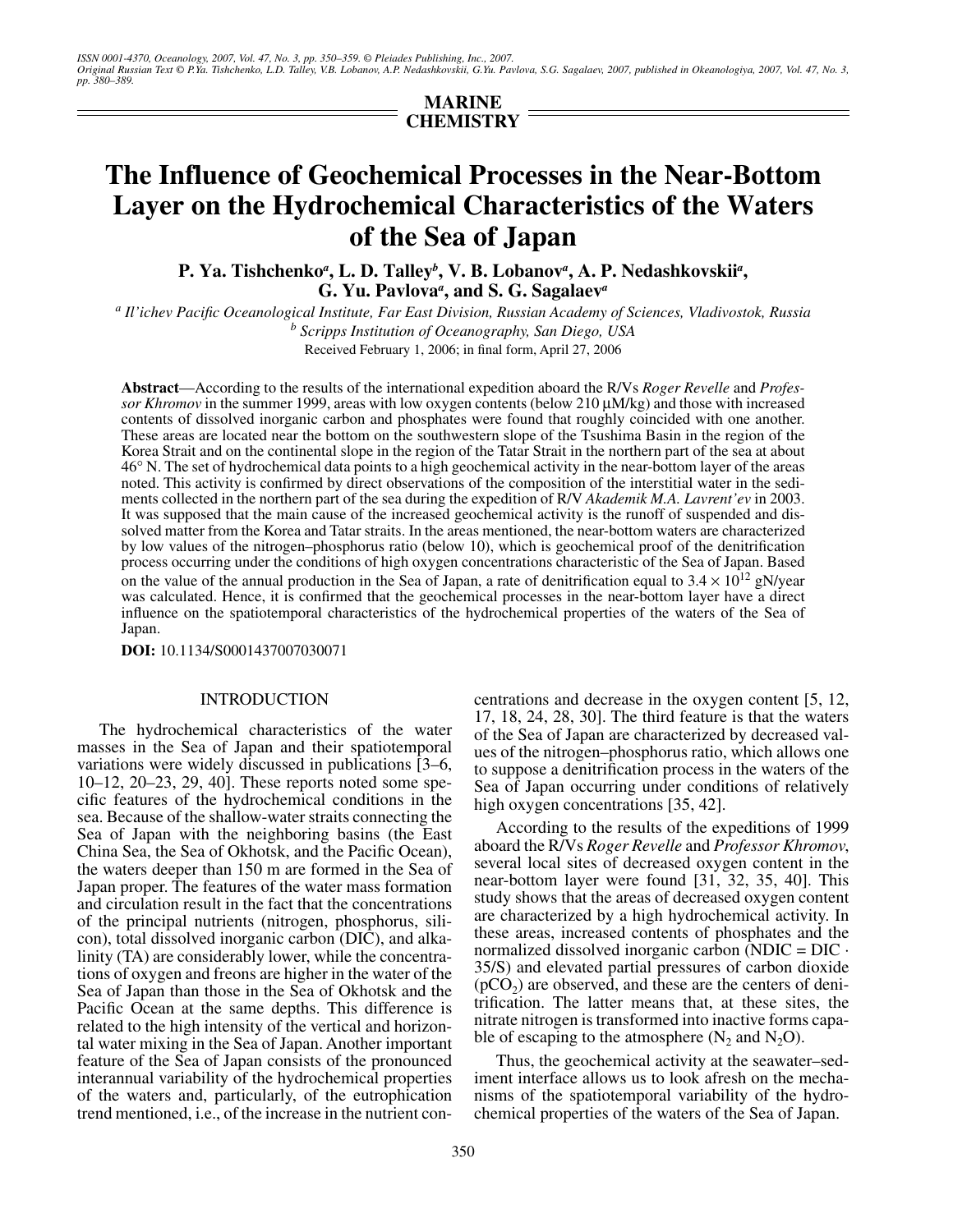

**Fig. 1.** Distribution of the hydrochemical parameters in the Sea of Japan in the summer of 1999: (a) oxygen in the layer of the minimum, (b) phosphates in the layer of the maximum, (c) normalized total inorganic carbon in the layer of the maximum, and (d) carbon dioxide partial pressure in the layer of the maximum. The asterisk shows the locations of sampling of bottom sediments (a). The areas shallower than 500 m are shaded.

# THE DATA

In the summer of 1999, in the Sea of Japan, aboard the R/Vs *Roger Revelle* and *Professor Khromov,* extensive hydrochemical surveys were performed including measurements of the salinity; pH values; and concentrations of oxygen, freons, nitrites, nitrates, silicates, phosphates, and alkalinity. The sampling for hydrochemical tests was accompanied by hydrological exploration using the standard physical parameters (conductivity, temperature, pressure, and turbidity). The surveys were performed uniformly over the entire aquatic area of the Sea of Japan excluding the region neighboring North Korea. Using the pH and alkalinity values, the partial pressure of carbon dioxide in the seawater and the content of dissolved inorganic carbon were calculated. The dissociation constants for carbonic acid were taken from [7]. A detailed description of the measurement procedures, including the maps and sections for both the physical and chemical properties of the water masses according to the results of these expeditions, was published in [37].

OCEANOLOGY Vol. 47 No. 3 2007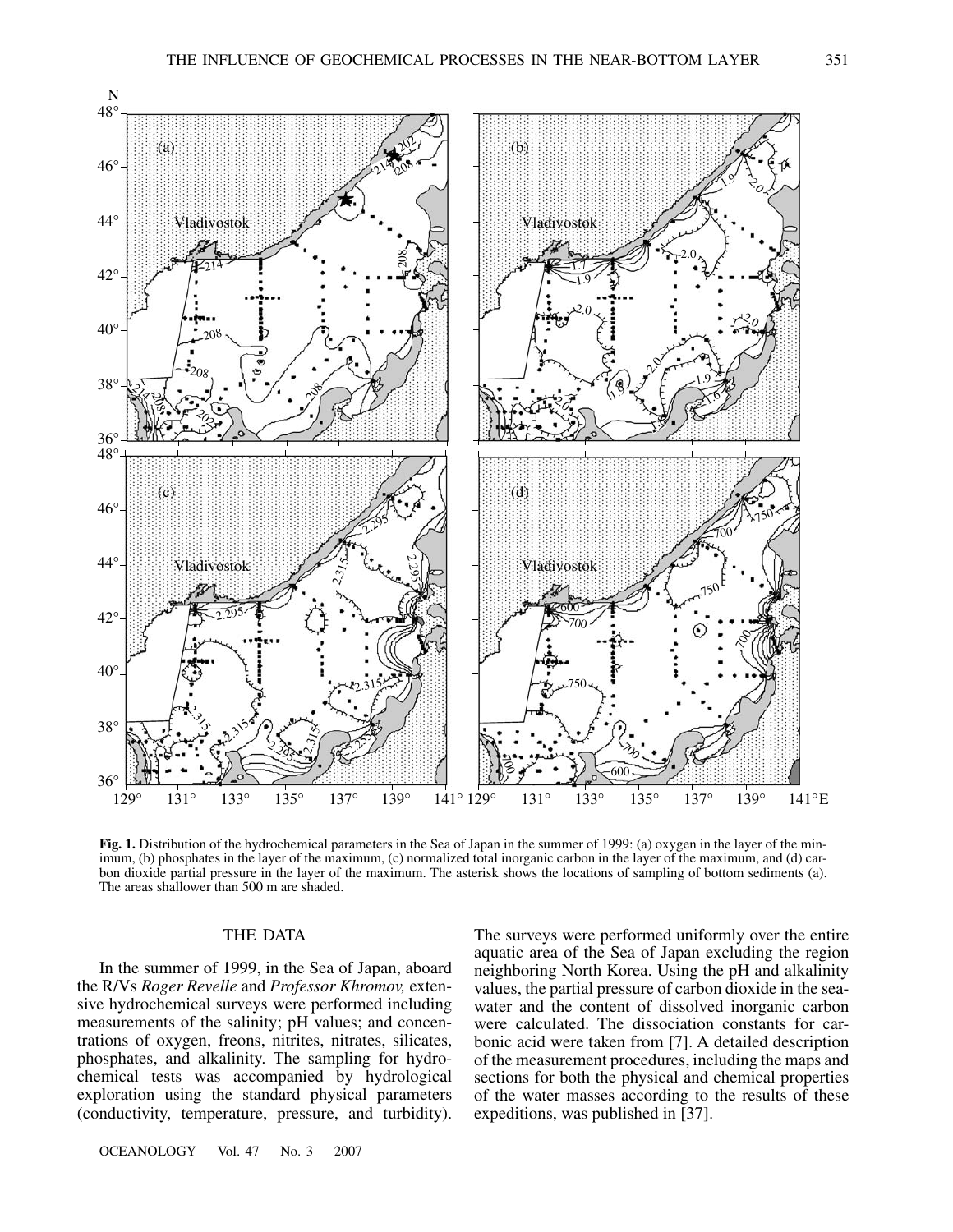This study also used the results of chemical analyses of interstitial waters from the sediments sampled on the continental slope at one of the sites of low oxygen content in the near-bottom layer (46° N) as well as at the background station about 45° N (Fig. 1a). The sediments were collected in October 2003 during cruise 32 of R/V *Akademik M.A. Lavrent'ev.* The interstitial water was analyzed for dissolved calcium, magnesium, total alkalinity, chlorides, and sulfates; measurements of the pH values in the sediments were made as well. Detailed procedures of the chemical tests of the interstitial water from the sediments were presented in [41].

## RESULTS AND DISCUSSION

Oxygen is not only a key biochemical parameter but it is also used for the classification of water masses [25, 33] and as an indicator of physical processes in the ocean, e.g., of the aeration of deep and near-bottom waters [27, 36], and of the climatic variability of the ocean [12, 24, 28, 30]. Therefore, knowledge of both the mechanisms of water saturation with oxygen and of the processes of oxygen utilization is of importance. The vertical decrease in the oxygen concentration with depth is caused by the aerobic oxidation of organic matter proceeding due to the vital activity of bacteria; this may be presented by the following scheme:

$$
(CH2O)106(NH3)16H3PO4 + 138O2 + 106CO2 + 122H2O + 16NO3- + H2PO4- + 17H+.
$$
 (1)

In Eq. 1, the Redfield stoichiometry for organic matter was used. However, the decrease in the oxygen concentration with depth is not uniform over the sea. When drawing the maps and cross-sections of the oxygen distribution according to the results of the international expedition of 1999, areas of decreased oxygen content were found [4, 31, 32, 35, 40]. A detailed description of the sites of the oxygen minimum is given in [31, 35]. The most pronounced are two sites of decreased oxygen content (below 210 µM/kg): one is located at the southwestern slope of the Tsushima Basin and the other is on the continental slope in the northern part of the sea at about 46° N (Fig. 1a). The areas of minimum oxygen content are located in the near-bottom layer. This is well seen from the distribution of oxygen in the meridional section across the Sea of Japan from Vladivostok to the Korea Strait (Fig. 2a) and in the latitudinal section in the northern part of the sea at about 46° N (Fig. 2c). Moreover, the existence of the minima is independent of the season [4, 31, 40]. Because the minimum concentrations of oxygen are found in the nearbottom layer, they are evidently caused by the geochemical processes at the seawater–bottom sediment interface [4, 31, 35, 40]. However, the reason for their location is still unknown. One of the hypotheses of the potential cause consists in the fact that gas hydrates are found at these sites [4, 35, 40]. Their partial decomposition causes a methane gas flow from the sediment mass up to the water–sediment interface. This flow entrains reduced substances (products of the diagenesis). At the water–sediment interface, the bacterial oxidation of reduced matter proceeds, thus, resulting in a decrease in the oxygen concentration. At that, the concentration of dissolved inorganic carbon (DIC) must be increased to cause the growth of the carbon dioxide partial pressure ( $pCO<sub>2</sub>$ ). In fact, the maps of the distribution of the maximum DIC contents (Fig. 1c) and of those of the  $pCO<sub>2</sub>$  values (Fig. 1d) showed patterns generally similar to the distribution of the minimum oxygen concentrations.

The formal equation of the reaction of the methane bacterial oxidation by dissolved oxygen is very simple:

$$
CH_4 + 2O_2 \longrightarrow CO_2 + 2H_2O. \tag{2}
$$

From Eq. (2) it follows that the oxidation of methane by dissolved oxygen causes an increase in the DIC and  $pCO<sub>2</sub>$  values. Meanwhile, this process does not affect the alkalinity and nutrient concentrations (excluding their utilization and production by the vital activity of microorganisms). Indeed, when drawing maps of the distribution of the maximum concentrations for the sum

of nitrates and nitrites  $(NO<sub>3</sub><sup>-</sup> + NO<sub>2</sub><sup>-</sup>)$ , silicates, phosphates, and the total alkalinity, no correlations were found between the distributions of the alkalinity, silicates, and the sum of nitrates and nitrites, on the one hand, and the oxygen minimum, on the other. This result provides an argument in favor of the gas hydrate hypothesis of the cause of the location of the oxygen minima. Moreover, publications present independent geological and geophysical data on the prospects of gas hydrate existence in the areas of the Tatar [1] and Korea straits [19].

During cruise 32 of R/V *Akademik M.A. Lavrent'ev*, an attempt at a direct discovery of gas hydrates at the continental slope in the northwestern part of the Sea of Japan was made. To do so, two cores of the bottom sediments were collected: one in the area of the oxygen minimum (station 33, 46°28.808′ N, 139°0.294′ E) and the other (background) 230 km to the southwest (station 38, 44°52.611′ N, 137°10.388′ E) (Fig. 1a). However, the results showed that both of the cores of gray (reduced) sediments contained no gas hydrates.

We carried out chemical analyses of the interstitial water in the samples collected; the results are presented in Fig. 3. The data point to an intense process of early diagenesis in both of the cores, which is exhibited in the sulfate reduction (the decrease in the sulfate ion concentration and the alkalinity increase) and in the decrease in the calcium and magnesium concentrations over the cores. The diagenesis in the sediments may proceed both under the influence of the methane leaked through the sediment mass and as a result of the bacterial decomposition of the organic matter in the sediment [9, 16]:

$$
CH_4 + SO_4^{2-} \longrightarrow HS^- + HCO_3^- + H_2O, \tag{3}
$$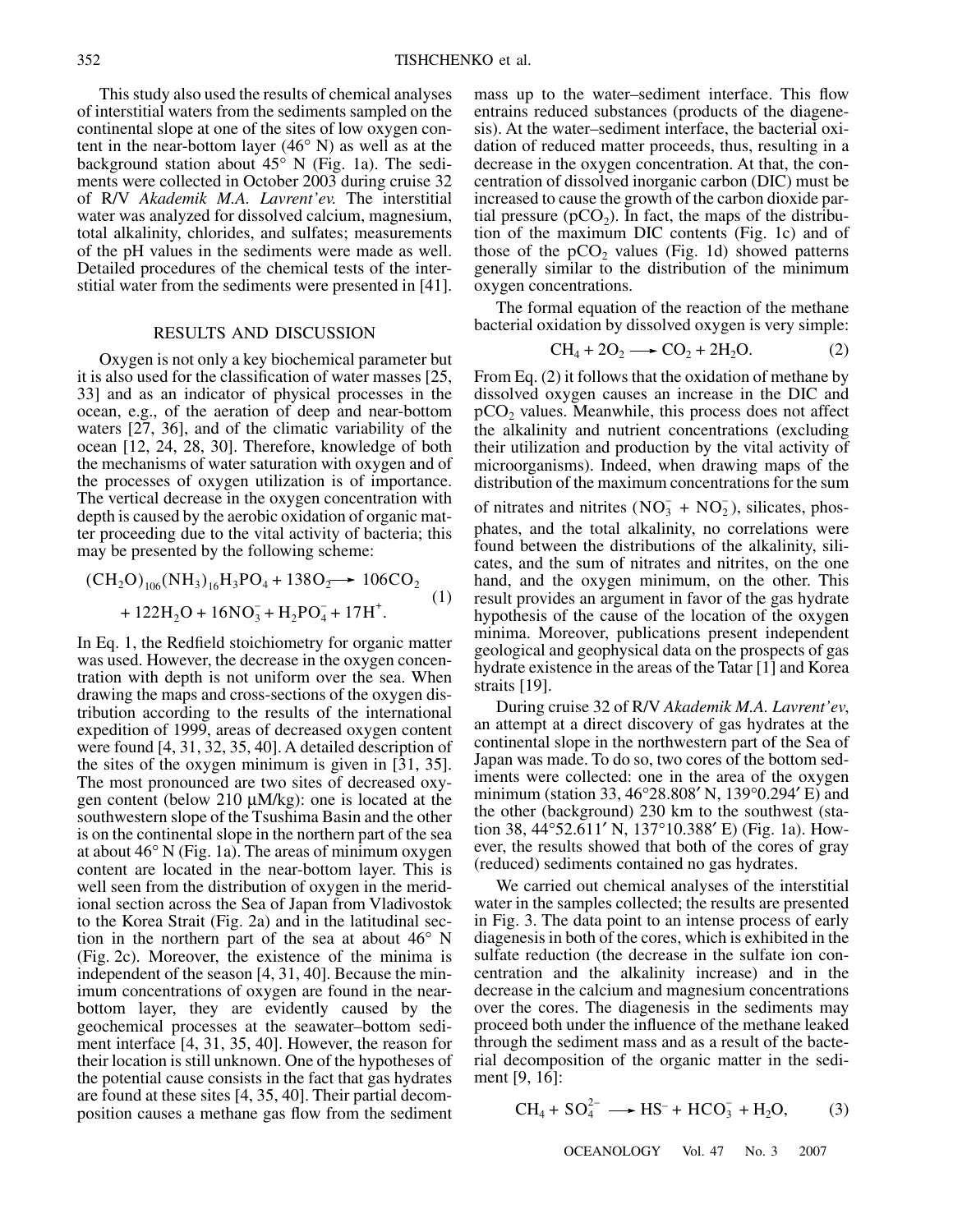

**Fig. 2.** Distributions of (a, c) oxygen and (b, d) inorganic phosphorus in the Sea of Japan (a, b) over the meridional section in the eastern part at ∼131° 30 E and (c, d) over the latitudinal section in the northern part of the sea at ∼46° N in the summer of 1999.

$$
(CH2O)106(NH3)16H3PO4 + 53SO42 \longrightarrow 38H2S+ 16NH4+ + H2PO4- + 106HCO3- + 15HS-.
$$
 (4)

Because an increase in the phosphate concentrations was found at the sites of a local oxygen decrease (Figs. 1a, 2b, 2d), this allows one to suppose that, in the sediments treated, the diagenesis of organic matter takes place (Eq. 4). This assumption was also advanced earlier [30, 35], being confirmed by the results of [2], which showed that the sediments on the continental slope of the Sea of Japan are enriched with organic carbon to concentrations as high as 1.5–2%. However, sediments enriched with organic carbon are abundant throughout the entire perimeter of the sea. Therefore, an assumption was additionally made about the correlation of the sites of the oxygen minima with the areas of intense slope currents. At these sites, the sediments enriched in organic carbon are roiled, which results in a more rapid oxidation of the organic matter contained in the sediments and in a corresponding decrease in the oxygen concentration [18, 34, 35]. However, the results

OCEANOLOGY Vol. 47 No. 3 2007

of the turbidity measurements show that the roiling of the bottom sediments takes place at many stations and no direct correlation is found between the decrease in the oxygen concentration and the increase in the turbidity.

Below, we propose another way to explain the hydrochemical anomalies in the near-bottom layer that follows from the mechanism of denitrification in coastal marine basins characterized by high oxygen concentrations.

Due to the high concentration of dissolved oxygen, reaction (1) is dominant over the entire water mass of the Sea of Japan. This is confirmed by the increase in the organic matter oxidation products (nitrates, phosphates, silicates, and DIC) with depth. However, in the areas of local oxygen minima, an increase of phosphates but not of nitrates is observed. This allows one to suppose that, at these sites, a denitrification process takes place. From the most general considerations, the denitrification proceeds within the boundary area between the oxic and anoxic conditions of the environment [15]. Evidently, this area may be formed at the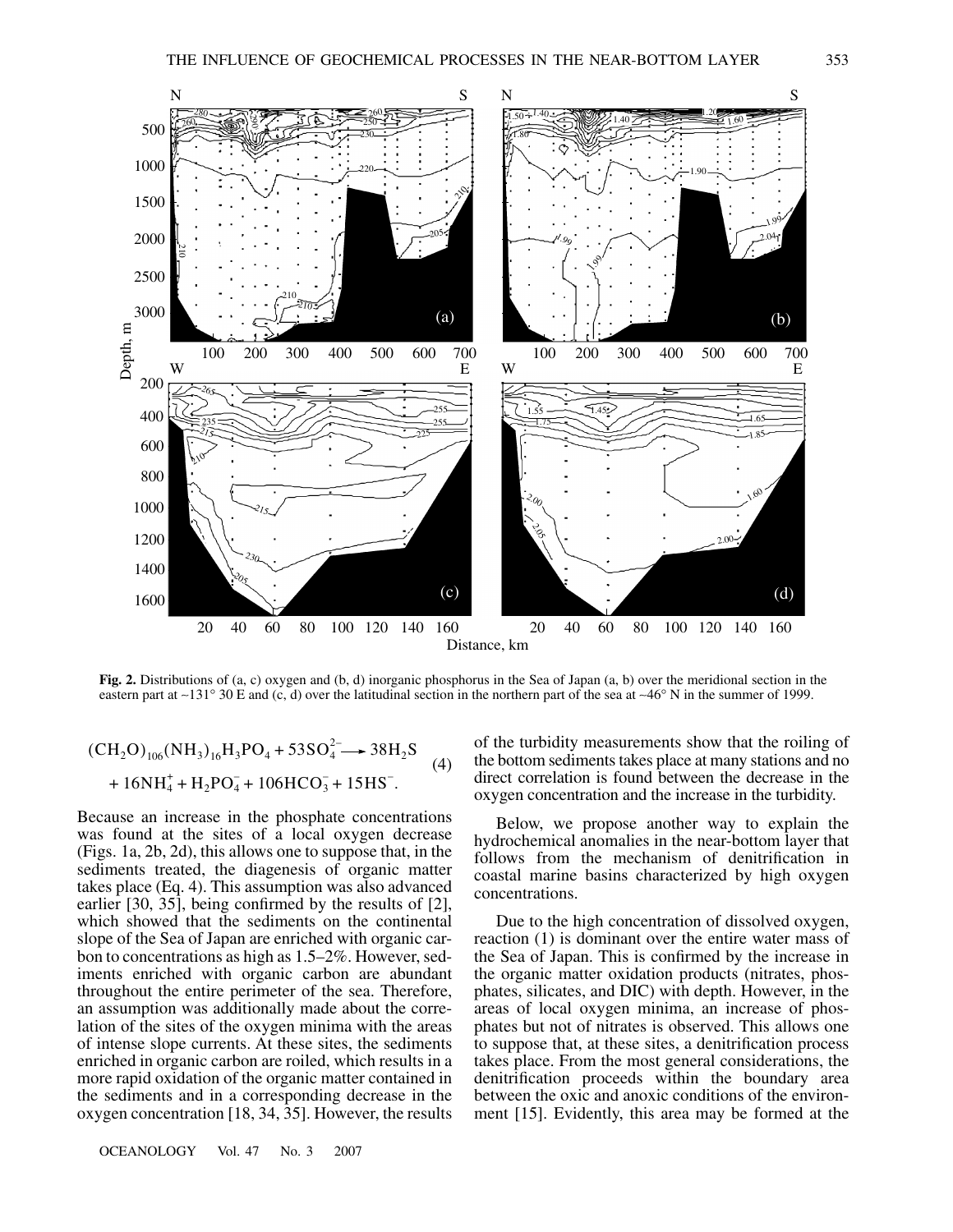

**Fig. 3.** Alkalinity (TA), dissolved calcium (Ca), dissolved magnesium (Mg), and sulfates  $(SO_4^{2-})$  in the sediments of the Sea of Japan (*1*—station 33, 46°28.808′ N, 139°0.294′ E; *2*—station 38, 44°52.611′ N, 137°10.388′ E).

water–sediment interface if the sediment is enriched with organic matter. In fact, in this kind of boundary area, two opposite processes take place: (a) the flux of the oxidized form of nitrogen (nitrite) is directed to a reduced environment, where it is reduced to molecular nitrogen (denitrification) by taking part in the oxidation of organic matter, and (b) the flux of the reduced form of nitrogen (ammonium) from the sediment is directed to an oxidized environment, where it should be oxidized into nitrite (nitrification) or into nitrate under favorable conditions [14–16]. Schematically, these processes may be presented as follows [16]:

$$
(CH2O)106(NH3)16H3PO4 + 84.8NO3- + 99.8H+\n→ 106CO2 + 148.4H2O + 16NH4+ (5)\n+ 42.4N2 + H2PO4-,\n2NH4+ + 3O2 → 2NO2- + 4H+ + 2H2O. (6)
$$

The product of the denitrification reactions (5) is molecular nitrogen, which may finally leave the marine environment and enter the atmosphere. The reaction of nitrification (6) proceeds by means of nitrifying bacteria and may cause an increase not only in nitrite but also in nitrate ions due to the further process of oxidation with bacteria. Indeed, traces of nitrite ion were found in the near-bottom layer on the southwestern slope of the Tsushima Basin [35]. Nitrite is an intermediate product of the metabolism of bacteria, which themselves utilize it for their vital activity; therefore, nitrite cannot be accumulated in significant amounts. It was recently found that the anaerobic oxidation of ammonium by nitrite ion may take place in the upper layers of the sediments, which, along with the reaction of denitrification (5), also produces molecular nitrogen [38, 39]:

$$
NH_4^+ + NO_2^- \longrightarrow N_2 + 2H_2O. \tag{7}
$$

Although reactions (5) and (7) are substantially and formally different, they both lead to the inactive molecular form of nitrogen; therefore, in the text below, they will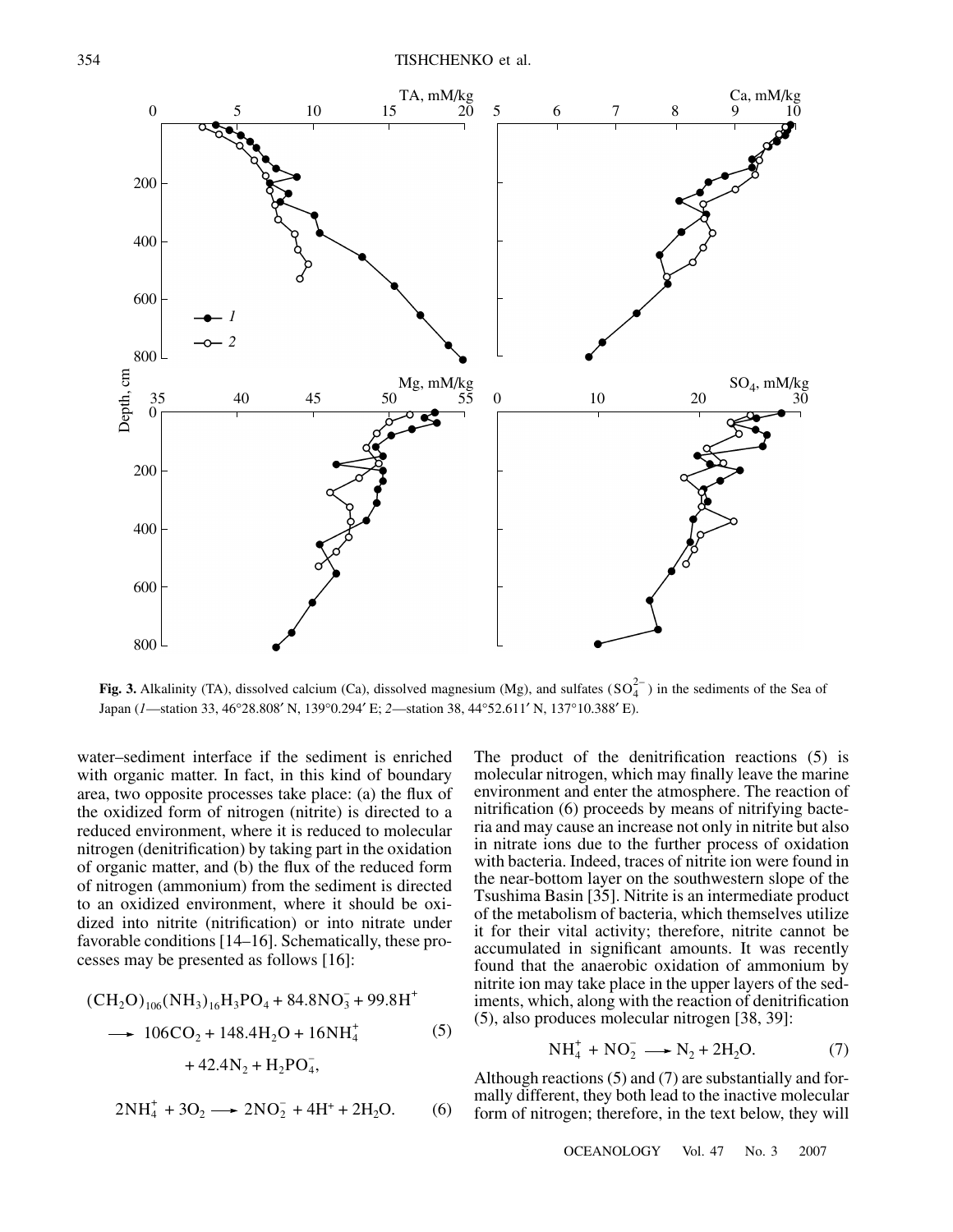be combined under the common term denitrification. The significance of the denitrification process for the waters of the Sea of Japan may be seen from the tangent of the inclination angle of the simple relationship between the sum of nitrates and nitrites and the concentration of phosphates over the entire water mass. From Fig. 4 it follows that the inclination angle is equal to 12.65. This value is less than the Redfield value ( $N : P =$ 16). Because, for the Sea of Japan, the nitrogen to phosphorus ratio in the organic matter is equal to 16.6 [42], the value obtained for the ratio of the inorganic forms of nitrogen and phosphorus (12.65) clearly points to the formation of molecular nitrogen, which may be caused by reactions (5) and (7). In Fig. 4, two areas may be distinguished where the increase in the phosphate concentration is not accompanied by a corresponding growth in the sum of nitrates and nitrites. These are the initial part with a wide scattering of points corresponding to the euphotic layer and the short final segment related to the near-bottom layers. In this study, we are interested in the latter part, i.e., in the near-bottom layers. To ascertain the areas of denitrification, empirical equations of the dependence of the sum of the nitrate and nitrite concentrations on the concentration of phosphorus were calculated for each of the stations:

$$
[N] = a_i + b_i[P] + c_i[P]^2,
$$
 (8)

where  $a_i$ ,  $b_i$ , and  $c_i$  are the empirical coefficients for station *i*. To obtain the empirical relationships, the layers from a depth of 200 m to the bottom were used (the results for the upper 200 m were ignored). From relationships (8), nitrogen–phosphorus ratios were obtained:

$$
d[N]/d[P] = b_i + 2c_i[P].
$$
 (9)

At each of the stations, for the layers below 200 m, the nitrogen–phosphorus ratios were calculated using empirical relations (9). The distribution of these ratios in the near-bottom layers points to two areas of intense denitrification generally coinciding with those of the oxygen minimum (Fig. 5). One of these areas is the southwestern part of the Tsushima Basin; the other is the region neighboring the Tatar Strait. Figure 6 presents the distribution of the nitrogen–phosphorus ratio over the meridional section from Vladivostok to the Korea Strait and over the latitudinal section in the northern part of the sea from the continental slope to the La Perouse Strait. The areas of low N : P ratios in the sections confirm the process of intense denitrification in the near-bottom layer on the slope near the Korea Strait and at the continental slope about 46° N.

We suppose that the distribution maps of the concentrations of oxygen and dissolved inorganic carbon, the carbon dioxide partial pressure, the phosphates, and the nitrogen–phosphorus ratios presented in Figs. 1, 2, and 4–6 give additional geochemical evidence for the denitrification process in the Sea of Japan. The classical notion of denitrification proceeding at the water–sediment interface is always associated with high rates of sediment fluxes of organic and mineral matter [15]



**Fig. 4.** Correlations between the concentrations of organic forms of dissolved nitrogen ( $[NO<sub>3</sub><sup>-</sup>] + [NO<sub>2</sub><sup>-</sup>]$ ) and phosphorus for the waters of the Sea of Japan in the summer of 1999. The dotted line shows Redfield's value of the nitrogen to phosphorus ratio ([N] : [P] =  $16:1$ ).

causing a pronounced decrease in the oxygen content (concentrations of  $< 0.1$  ml/l) [14]. At oxygen concentrations that low, bacteria begin to use nitrate ions instead of dissolved oxygen as electron acceptors, thus, producing molecular nitrogen. The activity of bacteria results in denitrification. A significant role in this process is played by heavy metals, primarily iron and manganese, the presence of which increases the activity of bacteria [26]. This type of denitrification is characteristic of near-shore areas subjected to the influence of rivers supplying not only great amounts of terrigenous suspended organic matter but also mineral particles containing heavy metals. These areas are also characterized by extremely high productivity.

Evidently, the bulk of the auto- and allochthonous organic matter of the Sea of Japan is mineralized according to schemes (5) and (7). At present, one cannot say for certain that the increased value of the N : P ratio for the entire water mass of the sea is caused exclusively by the denitrification in the near-bottom layer. As noted above, the initial segment in Fig. 4 is characterized by low  $N$  : P ratios (about 3), but this cannot be explained by denitrification, because it refers to the upper layer of the sea with a high oxygen content. The nature and intensity of the processes causing the decrease in the  $N : P$  ratio in the upper layer of the sea require further studies.

The areas neighboring the Korea and Tatar straits belong to the most productive regions of the Sea of Japan. Here, increased contents of suspended and dissolved organic matter are registered, which are supplied, respectively, from the East China Sea subjected to the Yangtze River runoff and from the Tatar Strait also affected by an intense continental runoff including the Amur River waters. According to the estimations of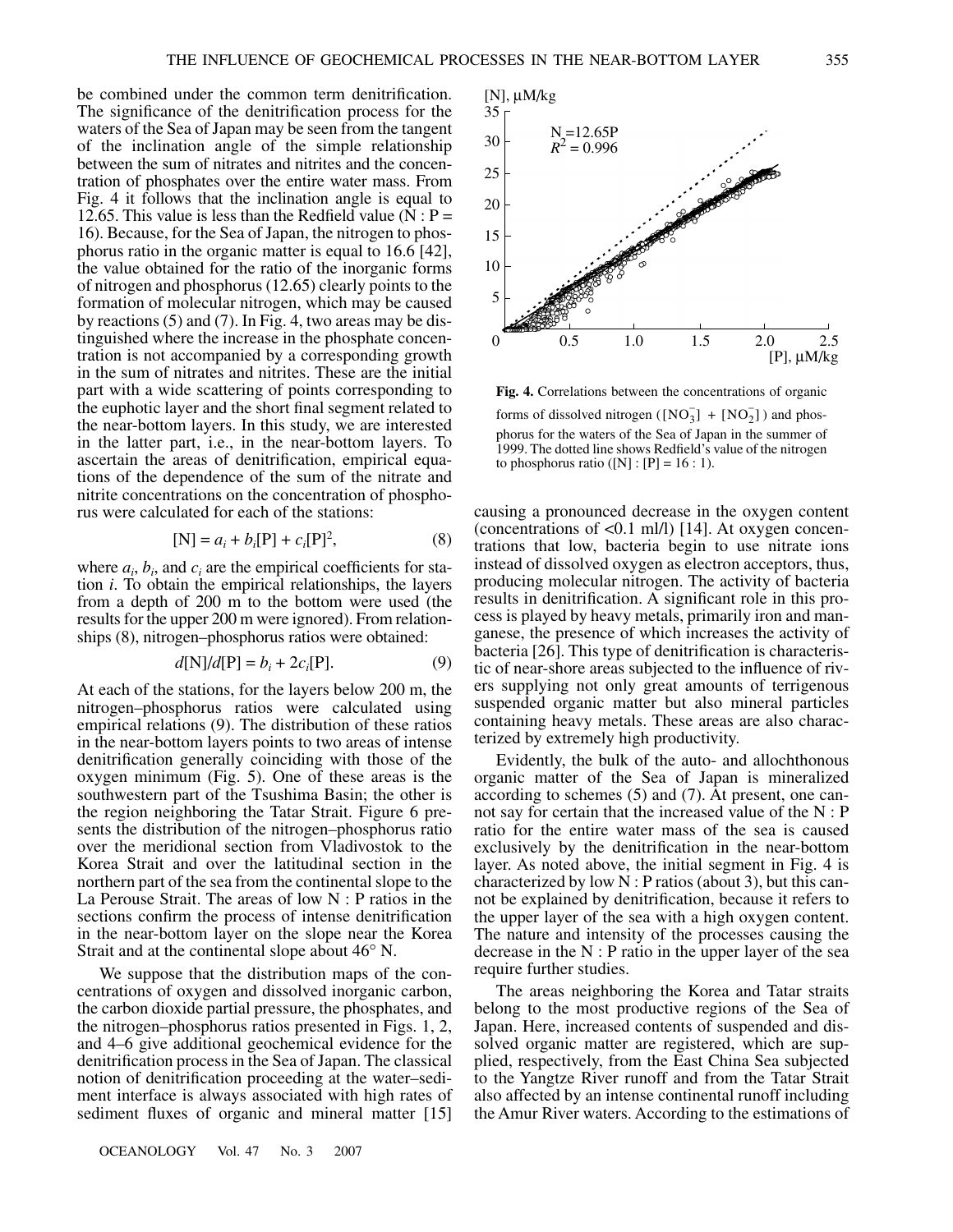

**Fig. 5.** Distribution of the nitrogen–phosphorus ratio in the near-bottom water layer of the Sea of Japan in the summer 1999. The areas shallower than 500 m are shaded.

[2], the total amount of the suspended matter supplied to the Sea of Japan via the Korea Strait and the Strait of Nevelskoy is equal to 18 and 0.1–0.2 million tons per year, including more than 60% of the organic form. The riverine runoff provides an additional amount of allochthonous organic matter.

A rough estimation of the nitrogen amount removed annually from the biogeochemical cycle due to denitrification may be made from the mass balance of organic matter. Assuming the stationary state of the system, i.e., the case when the fluxes of the organic matter primary production (PP) and organic matter import (F*<sup>i</sup>* ), including the terrigenous component, riverine runoff, and the supply from the straits, are balanced by the expenditure components  $F_m$  (mineralization of organic matter),  $F_d$ (accumulation in the sediment), and  $F_e$  (export to neighboring basins), we obtain the relationship

$$
PP + Fi = Fm + Fd + Fe.
$$
 (10)

The most important terms in Eq. 10 are the primary production and the organic matter mineralization. For example, the burial of organic matter in the sediment amounts to 0.4–1.5% and the allochthonous runoff of organic matter into the Sea of Japan is below 5% of the total production [2]. Meanwhile, the uncertainty in the estimation of the main flux (annual production of the Sea of Japan) is considerably higher [8]. Therefore, it was assumed that  $PP \approx F_m$ , the organic matter synthesized conforms to the Redfield formula, and the N : P ratio for the mineral forms equals 12.65. The annual flux of denitrification for the Sea of Japan amounts to  $3.4 \times 10^{12}$  gN/year assuming that the annual production is equal to 260 million t of dry mass per year [2]. Evidently, the nitrogen removed from the biogeochemical cycle is returned to the environment with riverine and terrigenous runoffs, as well as due to the activity of nitrogen-fixing bacteria.

The set of hydrochemical data allows us to conclude that the sites of local natural minima of oxygen are associated with denitrification. We ascribed the location of these sites to the additional flux of organic matter and heavy metals. This additional flux may be provided by intense continental runoff.

In [5], it is noted that, due to the features of the water circulation in the Sea of Japan, the hydrochemical properties, including the interannual variability, are caused, first of all, by the waters supplied from the East China Sea via the Korea Strait. These waters are not moved as transit masses across the Sea of Japan to the Pacific Ocean and the Sea of Okhotsk but participate in the for-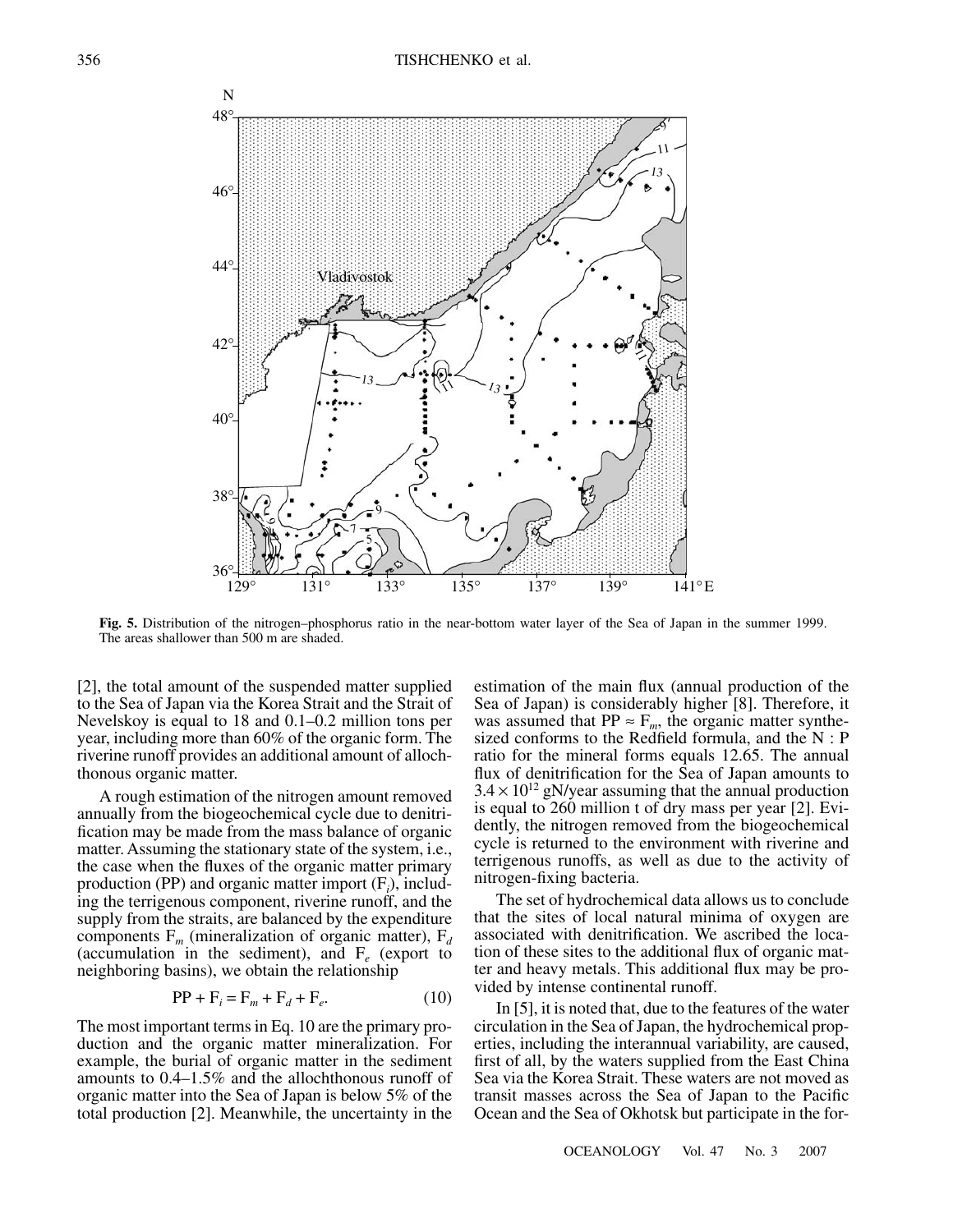

**Fig. 6.** Nitrogen–phosphorus ratio (a) over the meridional section in the eastern part of the sea at ∼131°30′ E and (b) over the latitudinal section in the northern part of the sea at ∼46° N in the summer of 1999.

mation of deep waters in the Sea of Japan [42]. Since the waters of the East China Sea are now subjected to eutrophication [13], this must affect the waters of the Sea of Japan as well. The results of this study point to the fact that, besides the waters of the East China Sea, an important role in the variability of the hydrochemical properties of the waters in the Sea of Japan is played by the biogeochemical processes in the region of the Tatar Strait. We assume that the early diagenesis processes of organic forms of suspended matter in the

regions of the Korea and Tatar straits are responsible not only for the water denitrification in the Sea of Japan but also for the interannual variability of the oxygen content. The precipitation of suspended matter to depths of 1500–2000 m with the following diagenesis and spreading of the diagenesis products provides a direct affect on the spatiotemporal variations of the hydrochemical characteristics of the waters in the Sea of Japan.

OCEANOLOGY Vol. 47 No. 3 2007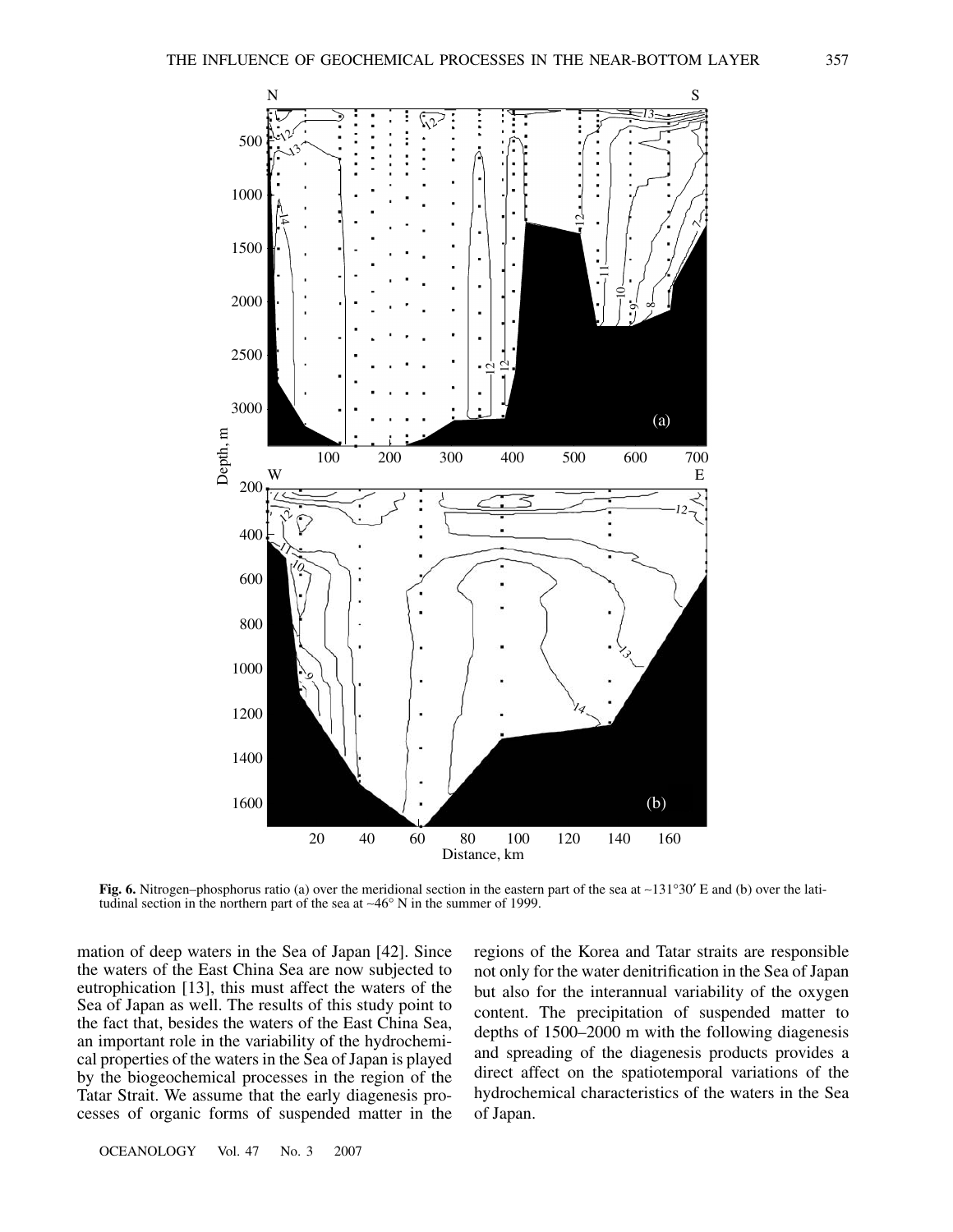### ACKNOWLEDGMENTS

This study was supported by the Far Eastern Branch of the Russian Academy of Sciences, project no. 06-1- P17-073.

#### REFERENCES

- 1. G. L. Kirilova, L. A. Izosov, E. P. Lelikov, et al*.*, "Oil and Gas Bearing Properties of the Sea of Japan Region," in *Geology and Mineral Resources of the Shelves of Russia* (GEOS, Moscow, 2002), pp. 404–417 [in Russian].
- 2. F. R. Likht, A. S. Astakhov, A. I. Botsul, et al*.*, *Structure and Facies of the Sea of Japan* (DVNTS Akad. Nauk SSSR, Vladivostok, 1983) [in Russian].
- 3. V. V. Mokievskaya, "Chemical Characteristics of Water Masses," in *Principal Features of the Geology and Hydrology of the Sea of Japan* (AN SSSR, Moscow, 1961), pp. 122–125 [in Russian].
- 4. P. Ya. Tishchenko, V. M. Shul'kin, V. I. Zvalinskii, et al*.*, "Ecological Problems of the Sea of Japan," in *Geology and Mineral Resources of the Shelves of Russia* (GEOS, Moscow, 2002), pp. 404–417 [in Russian].
- 5. P. Ya. Tishchenko, L. D. Talley, A. P. Nedashkovskii, *et al.*, "Temporal Variability of the Hydrochemical Properties of the Waters of the Sea of Japan," Okeanologiya **42** (6), 838–847 (2002) [Oceanology **42** (6), 795–803 (2002)].
- 6. P. Ya. Tishchenko, L. D. Talley, V. B. Lobanov, et al*.*, "Seasonal Variability of the Hydrochemical Conditions in the Sea of Japan," Okeanologiya **43** (5), 720–732 (2003) [Oceanology **43** (5), 643–655 (2003)].
- 7. P. Ya. Tishchenko, Ch. Sh. Vong, T. I. Volkova, et al*.*, "Carbonate System of the Razdol'naya River Estuary (Amur Bay, Sea of Japan)," Biol. Morya **31** (1), 51–60 (2005).
- 8. V. P. Shuntov, *Biology of the Far Eastern Seas of Russia* (TINRO-Tsentr, Vladivostok, 2001) [in Russian].
- 9. W. S. Borowski, C. K. Paull, and W. Ussler, "Marine Pore-Water Profiles Indicate in situ Methane Flux from Underlying Gas Hydrate," Geology **24**, 655–658 (1996).
- 10. C. T. A. Chen, S. L. Wang, and A. S. Bychkov, "Carbonate Chemistry of the Sea of Japan," J. Geophys. Res. **100** (C7), 13737–13745 (1995).
- 11. C. T. A. Chen, G. C. Gong, S. L. Wang, et al*.*, "Redfield Ratios and Regeneration Rates of Particulate Matter in the Sea of Japan As a Model of Close System," Geophys. Rev. Lett. **23** (14), 1785–1788 (1996).
- 12. C. T. A. Chen, A. S. Bychkov, S. L. Wang, et al*.*, "An Anoxic Sea of Japan by the Year 2200?" Mar. Chem. **67**, 249–265 (1999).
- 13. C. T. A. Chen, "The Three Gorges Dam: Reducing the Upwelling and Thus Productivity in the East China Sea," Geophys. Rev. Lett. **27** (3), 381–383 (2000).
- 14. L. A. Codispoti and J. P. Christensen, "Nitrification, Denitrification, and Nitrous Oxide Cycling in the Eastern Tropical South Pacific Ocean," Mar. Chem. **16**, 277–300 (1985).
- 15. J. C. Cornwell, W. M. Kemp, and T. M. Kana, "Denitrification in Coastal Ecosystems: Methods, Environmental Controls," Aquatic Ecology **33**, 41–54 (1999).
- 16. J. Friedrich, C. Dinkel, G. Friedl, et al*.*, "Benthic Nutrient Cycling and Diagenetic Pathways in the North-Western Black Sea," Estuar. Coast. Shelf Sci. **54**, 369–383 (2002).
- 17. T. Gamo, Y. Nozaki, H. Sakai, et al*.*, "Spatial and Temporal Variations of Water Characteristics in the Sea of Japan Bottom Layer," J. Mar. Res. **44**, 781–793 (1986).
- 18. T. Gamo, "Global Warming May Have Slowed Down the Deep Conveyer Belt of a Marginal Sea of the Northwestern Pacific: Japan Sea," Geophys. Rev. Lett. **26** (20), 3137–3140 (1999).
- 19. J. M. Gardner, A. N. Shor, and W. Y. Jung, "Acoustic Imagery Evidence for Methane Hydrates in the Ulleung Basin," Mar. Geophys. Res. **20**, 495–503 (1998).
- 20. G. H. Hong, D. J. Kang, S. Choe, et al*.*, "Very Strong Movement of Deep Water During Winter in the Interior of the East Sea (Japan Sea) Inferred from a Time Series Sediment Trap Experiment," in *Proceedings of 4th CREAMS Workshop* (FERHRI, Vladivostok, Seoul, 1996, pp. 159–160.
- 21. D.-J. Kang, K.-E. Lee, and K.-R. Kim, "Recent Developments in Chemical Oceanography of the East (Japan) Sea with an Emphasis on CREAMS Findings: A Review," Geosciences J. **7** (2), 179–197 (2003).
- 22. D.-J. Kang, S. Park, Y.-G. Kim, et al*.*, "A Moving-Boundary Box Model (MBBM) for Oceans in Change: An Application to the East/Japan Sea," Geophys. Rev. Lett. **30** (6), 1299 (2003).
- 23. K.-R. Kim and K. Kim, "What Is Happening in the East Sea (Japan Sea)?: Recent Chemical Observations during CREAMS 93–96," J. Kor. Soc. Oceanogr. **31** (4), 164–172 (1996).
- 24. K. Kim, K.-R. Kim, D.-H. Min, et al*.*, "Warming and Structural Changes in the East (Japan) Sea: A Clue to Future Changes in Global Oceans?" Geophys. Res. Lett **28**, 3293–3296 (2001).
- 25. Y.-G. Kim and K. Kim, "Intermediate Waters in the East/Japan Sea," J. Oceanogr. **55**, 123–132 (1999).
- 26. N. Labbe, S. Parent, and R. Villemur, "Addition of Trace Metals Increases Denitrification Rate in Closed Marine Systems," Water Res. **37**, 914–920 (2003).
- 27. V. Lobanov, A. Salyuk, V. Ponomarev, et al*.*, "Renewal of Bottom Water in the Japan/East Sea," in *Proc. 17th International Symp. "Okhotsk Sea and Sea Ice,"* (Mombetsu, Japan, 2002), pp. 31–36.
- 28. H. Minami, Y. Kano, and K. Ogawa, "Long-Term Variations of Potential Temperature and Dissolved Oxygen of the Japan Sea Proper Water," J. Oceanogr. **55**, 197–205 (1999).
- 29. D. H. Min and M. J. Warner, "Basin-Wide Circulation and Ventilation Study in the East Sea (Sea of Japan) Using Chlorofluorocarbon Tracers," Deep-Sea Res. II **52**, 1580–1616 (2005).
- 30. V. I. Ponomarev, D. D. Kaplunenko, and H. Ishida, "The 20th Century Climate Change in the Asian–Pacific Region," in *Oceanography of the Japan Sea* (Dalnauka, Vladivostok, 2001), pp. 129–136.
- 31. V. Ponomarev, S. Sagalaev, L. Talley, et al*.*, "Near-Bottom Oxygen Depletion in the Subarctic Zone of Japan Sea," in *Proc. 16th International Symp. "Okhotsk Sea and Sea Ice,"* (Mombetsu, Japan, 2001), pp. 433–442.

OCEANOLOGY Vol. 47 No. 3 2007